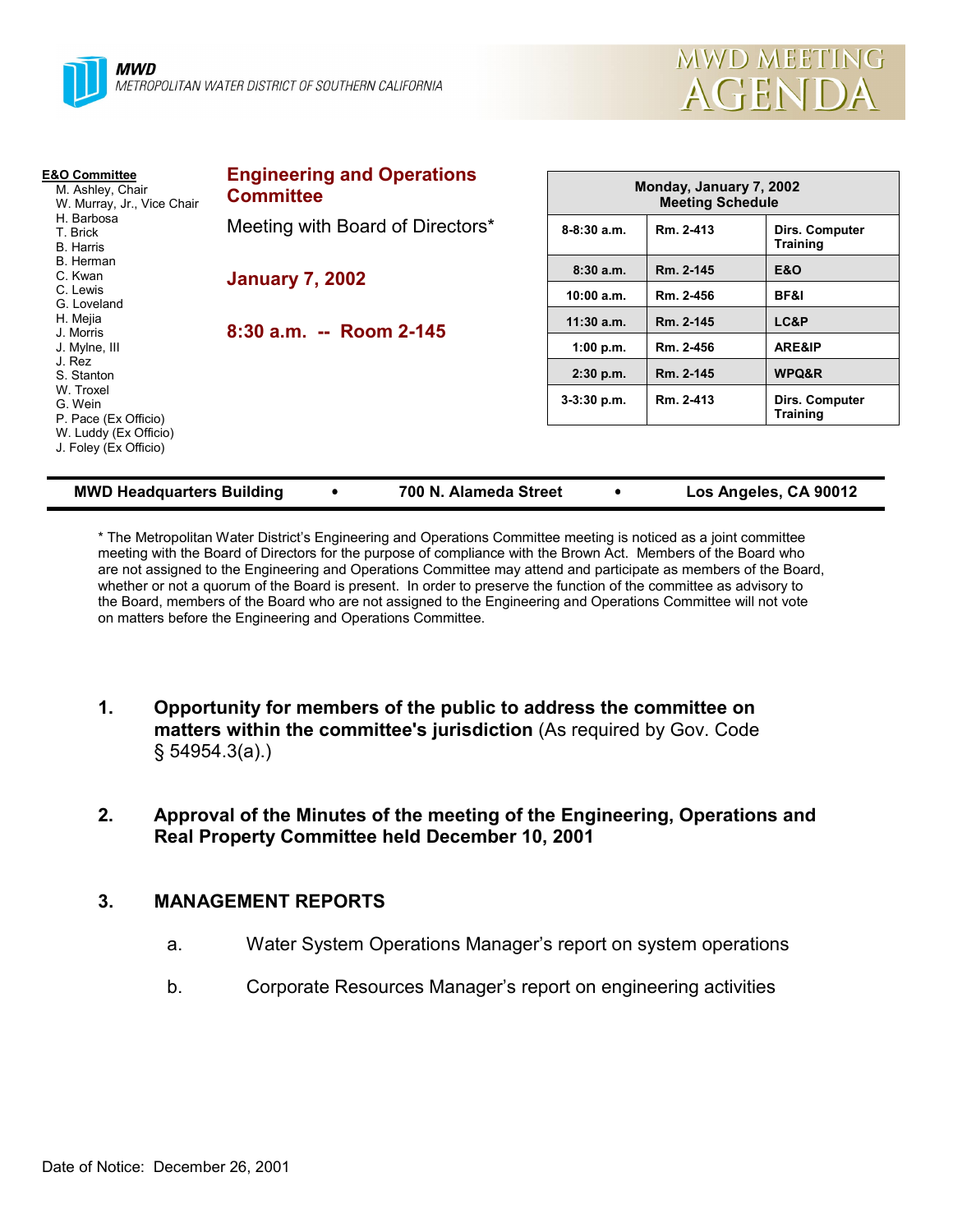## **4. CONSENT CALENDAR ITEMS - ACTION**

- **8-2** Authorize \$2.7 million for a Capital Investment Plan project and award a \$2.03 million contract to Steve Bubalo Construction Co. to demolish the service center/warehouse and relocate the reclaimed washwater line at the Jensen filtration plant as part of the Jensen and Mills Oxidation Retrofit Program (Approp. 15173). (E&O)
- **8-3** Authorize \$8.22 million for four Capital Investment Plan program appropriations to implement improvements to maintain and enhance the reliability of the Colorado River Aqueduct (Approp. 15373, 15374, 15384, and 15385). (E&O)

## **5. OTHER BOARD ITEMS - ACTION**

- **9-2** Authorize \$5.92 million and delegate authority to enter into contracts in excess of \$250,000 for preliminary design and preparation of environmental documentation for the Cross Connection Prevention Program (Approp. 15171). (E&O)
- **9-3** Authorize entering into an agreement for construction management services for the construction of the Arrowhead Tunnels of the Inland Feeder Program. (E&O)
- **9-4** Approve muck disposal sites and expanded staging area for the Arrowhead Tunnels and construction of a pipeline connection to San Bernardino Valley Municipal Water District's Foothill Pipeline as part of the Inland Feeder Highland Pipeline (Approp. 15122). (TBD)

#### **6. BOARD INFORMATION ITEMS**

**10-1** Status report for the Inland Feeder Program for the month ending November 2001. (E&O) **[Any discussion of potential litigation to be heard in closed session. Conference** with legal counsel-significant exposure to litigation (two matters); to be heard in **closed session pursuant to Gov. Code ß 54956.9(b)]**

# **7. COMMITTEE ITEMS**

a. Discussion of County Health Officers' requests for drinking water fluoridation by Metropolitan